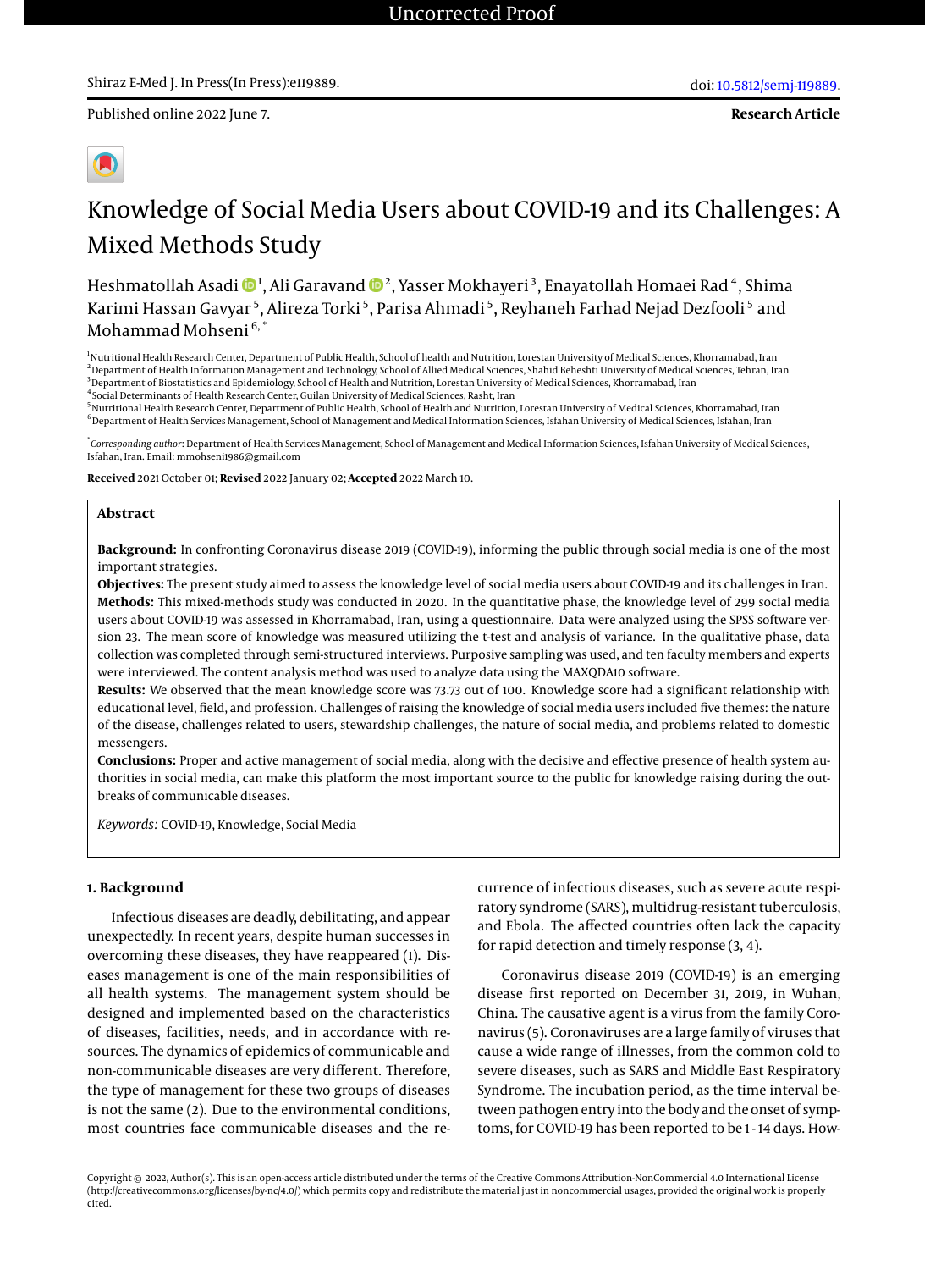ever, this period is about 5 days (5) in most cases. COVID-19 causes acute respiratory problems, and common symptoms are fever, fatigue, dry cough, and shortness of breath. The disease is asymptomatic in most cases (80%) (6-9).

COVID-19 has practically become a crisis worldwide, and the World Health Organization (WHO) claimed it as a pandemic. Success in crisis and emergency situations requires community knowledge of disease prevention methods and the cooperation of various specialties. Basic interventions, such as providing health education and knowledge, are essential to prevent disease spread (10-12). According to WHO, this disease is a public health threat and is often transmitted through respiratory droplets (13). Consequently, following the health tips recommended by WHO and other health organizations is essential.

The WHO recommends countries worldwide that the knowledge and preparedness of people and society play an important role in controlling the disease, regardless of the situation in coronavirus cases (14-16). With the worldwide development of information technology and the internet, social media as one of the main tools providing information and knowledge in healthcare has increased rapidly (17, 18). Since 2004 when social media was introduced, it has been increasingly used by people and patients on healthcare issues (18). The use of these tools is beneficial for patients and people and can affect the healthcare system on a large scale (19). According to the reports published in 2017 regarding internet users, up to 69% of people in Iran use the internet (20). Therefore, social media have provided an excellent opportunity to inform Iranian users.

One of the essential strategies for dealing with COVID-19 is to inform people through socialmedia and investigate the knowledge level of social media users about COVID-19. In addition, educational programs can be developed to improve public knowledge. WhatsApp, Telegram, Facebook, and Instagram are among the most used social media (21). WhatsApp and Telegram have many users in Iran, and people receive a high rate of relevant information and news from them (22, 23). Despite the importance of these social media in increasing the knowledge of users about COVID-9 in Iran and the high number of their users, no study has been conducted in this field.

#### **2. Objectives**

This study aimed to investigate the knowledge of social media users in Khorramabad, Iran, about COVID-19.

# **3. Methods**

This mixed-methods study was conducted in 2020, with the quantitative phase conducted cross-sectionally in

a representative sample of 299 social media users in Khorramabad, Iran. In this phase, the knowledge of people about COVID-19 was assessed using a researcher-designed questionnaire containing 22 questions. The questionnaire had five main parts, including the demographic characteristics of users, information about disease symptoms, users' knowledge about disease transmission ways, information on disease prevention methods, and the general knowledge of users about COVID-19.

It should be mentioned that the questions were in a true-false form, and finally, the individuals' knowledge score was calculated. To assess the content validity ratio and content validity index, the opinions of 12 experts and professors of the Department of Epidemiology, Social Medicine, Nursing, and Health of Lorestan University of Medical Sciences and the Ministry of Health and Medical Education experts were used. Moreover, the reliability of the questionnaire was evaluated using Cronbach's alpha coefficient for 20 users (85%). After confirming the reliability and validity of the questionnaire, data collection was started. The electronic questionnaire was distributed online, and users were asked to fill in the questionnaire. The data were analyzed by the SPSS software version 23 (IBM, IL, USA). The mean score of knowledge was measured using the t-test and analysis of variance.

The qualitative phase was conducted using the conventional content analysis method. The study population included faculty members and staff of health networks who had educational backgrounds in health education, epidemiology, health information management, and health services management. The purposive sampling method was applied in which samples are selected purposefully based on the study objectives and specific information needed. Therefore, who is selected next is influenced by who has already been interviewed and what information has been provided. Sampling was continued without limiting the number of participants until the saturation level was reached. Saturation is when continuing to collect data causes the collected data to repeat the previous data, and no new information is obtained (24, 25). In total, one person refused to participate for personal reasons.

The data collection tool was an interview. Before the interview, the study objectives and the characteristics of the research team were explained to the interviewees, and informed consent was obtained. Interviews were conducted in a semi-structured format by telephone and video call using Skype and WhatsApp at work or home and at the resting time of interviewees. The interview was organized with the participants and was conducted at a suitable time. Interviews were completed by two researchers (H.A. and A.G.). To conduct the interview, an interview guide was prepared using the opinions of experts and the research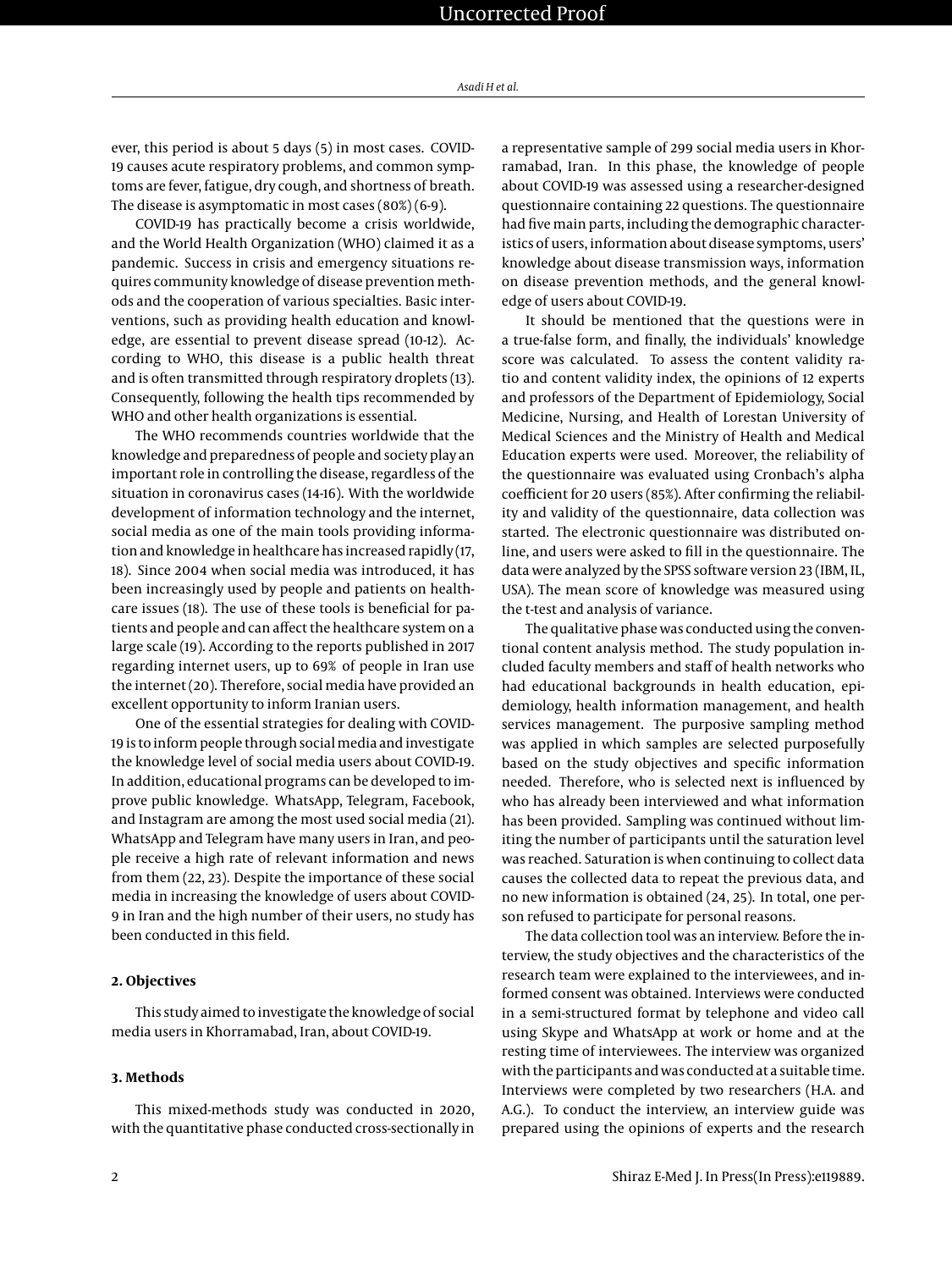team based on the study's aim. The duration of each interview was 30 - 65 min. One researcher completed each interview, and no one else was present during the interview. Participants' statements were recorded using a Sony ICD-PX33 voice recorder. Note-taking was also used to record information during the interview. The researchers listened to the recordings of interviews several times immediately after each interview, and transcripts were typed word by word to determine the degree of similarity and alignment of the participants' responses to achieve saturation. In the current study, data saturation was achieved by conducting eight interviews. However, the research team decided to conduct up to ten interviews to make sure.

Data analysis was performed using the MAXQDA 10 software (26). The content analysis method is a proper way to obtain valid and reliable results from textual data (27). To analyze the data, first, the text of the interviews was read once to obtain an overview. Next, the texts were read repeatedly to extract codes from the interviews. After identifying the codes, a final analysis was performed, and the relationship between codes and categories was determined. The agreement on codes and the revision of transcriptions were achieved by peer check within the research team, and the member check method was used to review the findings by interviewees. The Ethics Committee of Lorestan University of Medical Sciences (IR.LUMS.REC.1399.004) approved the study's protocol.

# **4. Results**

The findings of this study showed that the mean age of participants was 30 years, with a range of 14 - 68 years. Moreover, we observed that the most important sources of information about COVID-19 for the studied population were social media (71.23%), Islamic Republic of Iran Broadcasting (61.20%), friends, and acquaintances (7.69%), and internet databases (7.02%). Demographic characteristics [\(Ta](#page-3-0)[ble 1\)](#page-3-0), knowledge scores based on dimensions [\(Table 2\)](#page-4-0), and the relationship between independent variables and knowledge score [\(Table 1\)](#page-3-0) are presented in the tables. In the second phase of this study, ten participants were from the fields of health education (3), health information management (3), epidemiology (2), and health services management (2). The findings of the qualitative phase are presented in [Table 3.](#page-5-0)

#### *4.1. Challenges Related to the Disease Nature*

This category includes two sub-themes of emergence and unknown, various disease aspects, and frequent changes of knowledge about COVID-19 and its transmission ways. In this regard, one of the study participants

mentioned, "Shortage of information is one of the main problems in the current situation, and even forme, as a faculty member of the university, when I wanted to extract information from the website of WHO, there was not much information available in the early days of the disease. Alternatively, for example, about the time required to wash hands, the information of WHO has been updated several times, and they changed the previous information." (Participant #3)

### *4.2. Challenges Related to Users*

This theme of challenges included low media literacy, negative attitude towards social media, and the culture of using social media. The interviewees believed that users and their media literacy play a vital role in the success or failure of knowledge raising through social media. Regarding media literacy, one of the interviewees noted "Suppose that no matter how much the universities take action and form various working groups, such as the epidemiology working group, to extract and disseminate accurate information, there will be another person who may not have any organizational affiliation at all and produce some unrealistic material and share them. Well, many social media users cannot distinguish the difference between real and fake information and do not necessarily use the information produced by reliable sources." (Participant #3)

#### *4.3. Stewardship Challenges*

Stewardship refers to the accurate and responsible management of people's health. In other words, as the steward of the health system, the Ministry of Health did not have a proper organization for the strong presence of its subdivisions, such as medical sciences universities and the health networks of the cities on social media. It did not play its oversight role, and it did not perform well in the beyond-sectoral leadership to assess and evaluate information resources generated on social media. In addition, due to the negative attitude of the health system at policy levels toward social media, official channels in social media were not launched. In this regard, one of the interviewees stated "We have no organizational structure for the effective use of socialmedia. There is no assessment of the content accuracy… The accuracy of the content posted on social media is not controlled, and there is no evaluation body… Unfortunately, we do not have specific organizational channels for publishing information." (Participant # 8)

#### *4.4. Challenges Related to the Nature of Social Media*

These challenges are issues that arise from the nature of social media and the status of information available on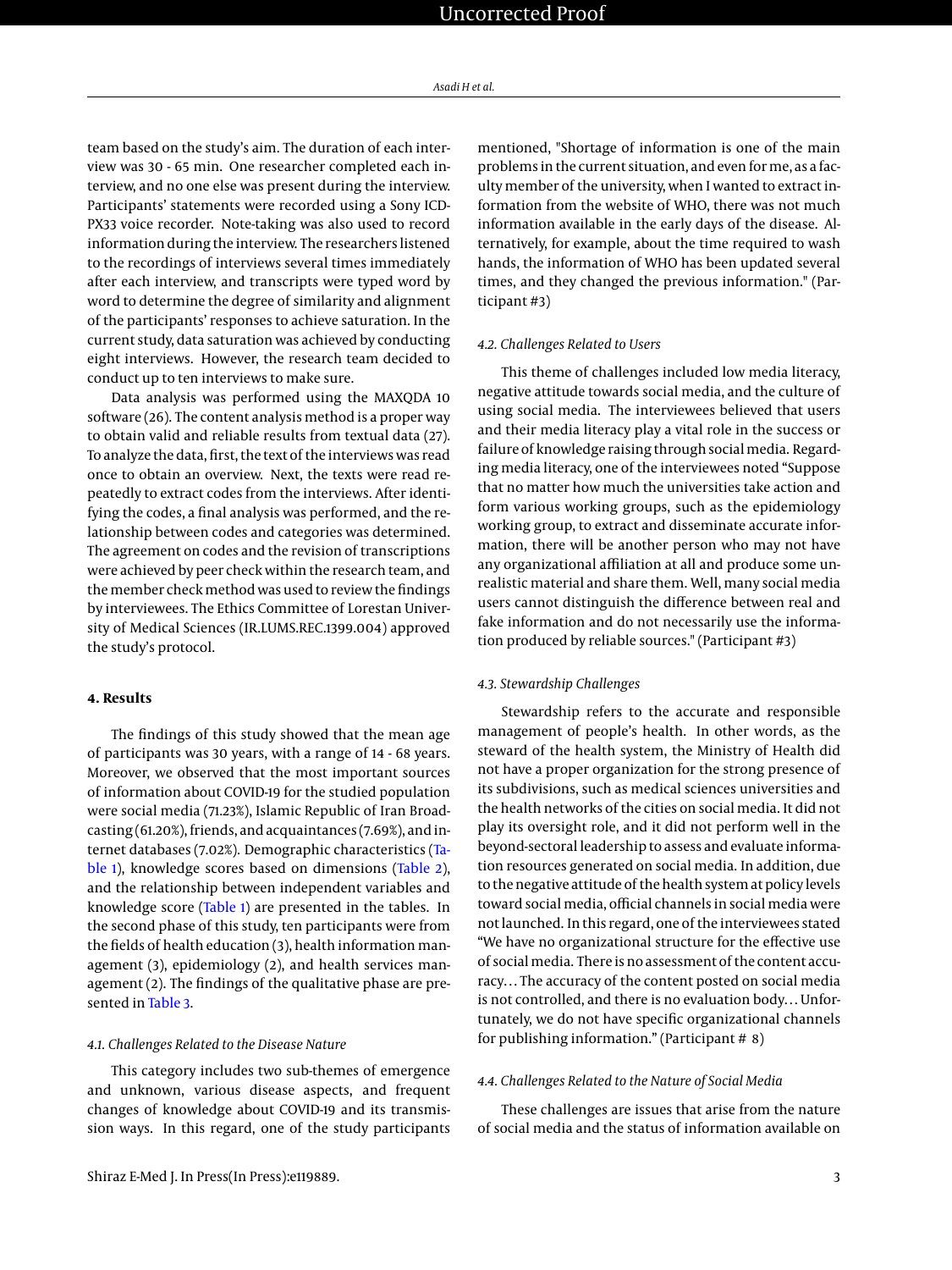# Uncorrected Proof

*Asadi H et al.*

<span id="page-3-0"></span>

| Table 1. Demographic Characteristics of the Studied Population and their Relationship with Knowledge Score |            |                                  |                            |  |  |
|------------------------------------------------------------------------------------------------------------|------------|----------------------------------|----------------------------|--|--|
| Variable                                                                                                   | $No.$ (%)  | Mean Score of Knowledge $\pm$ SD | <b>P-Value Test Result</b> |  |  |
| Gender                                                                                                     |            |                                  | 0.272                      |  |  |
| Woman                                                                                                      | 188 (62.9) | 74.23 $\pm$ 9.19                 |                            |  |  |
| Man                                                                                                        | 111(37.1)  | $72.88 \pm 10.79$                |                            |  |  |
| <b>Marital status</b>                                                                                      |            |                                  | 0.171                      |  |  |
| Single                                                                                                     | 131(43.8)  | 74.61 $\pm$ 10.53                |                            |  |  |
| Married                                                                                                    | 168 (56.2) | $73.04 \pm 9.19$                 |                            |  |  |
| Place of residence                                                                                         |            |                                  |                            |  |  |
| Urban area                                                                                                 | 233 (77.9) | 73.67 $\pm$ 9.85                 |                            |  |  |
| Rural area                                                                                                 | 66(22.1)   | $73.94 \pm 9.77$                 |                            |  |  |
| <b>Educational level<sup>a</sup></b>                                                                       |            |                                  | 0.013                      |  |  |
| Under high school                                                                                          | 36(12)     | $71.12 \pm 10.12$                |                            |  |  |
| High school                                                                                                | 80(26.8)   | $72.12 \pm 8.36$                 |                            |  |  |
| Bachelor                                                                                                   | 146 (48.8) | $74.28 \pm 10.36$                |                            |  |  |
| Master or above                                                                                            | 37(12.4)   | $77.54 \pm 9.16$                 |                            |  |  |
| Profession <sup>b</sup>                                                                                    |            |                                  | 0.001                      |  |  |
| Governmental                                                                                               | 72(24.1)   | 76.10 $\pm$ 9.06                 |                            |  |  |
| Private                                                                                                    | 36(12.0)   | $71.37 \pm 12.54$                |                            |  |  |
| Student                                                                                                    | 84(28.1)   | $75.61 \pm 9.28$                 |                            |  |  |
| Housewife                                                                                                  | 66(22.1)   | $72.36 \pm 7.67$                 |                            |  |  |
| Unemployed                                                                                                 | 26(8.7)    | $67.05 \pm 8.73$                 |                            |  |  |
| Others                                                                                                     | 15(5)      | $75.06 \pm 12.82$                |                            |  |  |
| <b>Educational field</b>                                                                                   |            |                                  | 0.001                      |  |  |
| <b>Medical Sciences</b>                                                                                    | 93 (31.1)  | 78.30 $\pm$ 8.77                 |                            |  |  |
| Other sciences                                                                                             | 206 (68.9) | $71.67 \pm 9.58$                 |                            |  |  |
| Having family members under 5 or over 65 years old                                                         |            |                                  | 0.998                      |  |  |
| Yes                                                                                                        | 195 (65.2) | 73.73 $\pm$ 10.02                |                            |  |  |
| No                                                                                                         | 104(34.8)  | $73.73 \pm 9.47$                 |                            |  |  |
| <b>Underlying health conditions</b>                                                                        |            |                                  | 0.879                      |  |  |
| Yes                                                                                                        | 109(36.5)  | 73.84 $\pm$ 9.38                 |                            |  |  |
| $\rm No$                                                                                                   | 190(63.5)  | $73.66 \pm 10.08$                |                            |  |  |
| <b>Interruption in life</b>                                                                                | 0.311      |                                  |                            |  |  |
| Yes                                                                                                        | 248 (82.9) | 73.99 $\pm$ 9.77                 |                            |  |  |
| No                                                                                                         | 51(17.1)   | $72.46 \pm 10.06$                |                            |  |  |

<sup>a</sup> There was a significant difference between Master's and high school and under high school.

 $^{\rm b}$  There was a significant difference between the mean score of knowledge among those in the governmental profession and the unemployed. There was also a significant relationship between the knowledge score of students and the unemployed.

social media. This theme of challenges included five subthemes: the high speed of information dissemination, low information quality, large information amount, unscientific orientation, and the lack of time limit on social media. One of the study participants stated "Cyberspace is full of false information... Unfortunately, rumors on social networks are too much, not only for the general public but also for highly educated individuals. It is not easy to understand what is true or not on social media... In our country, social media has not been used mainly for science and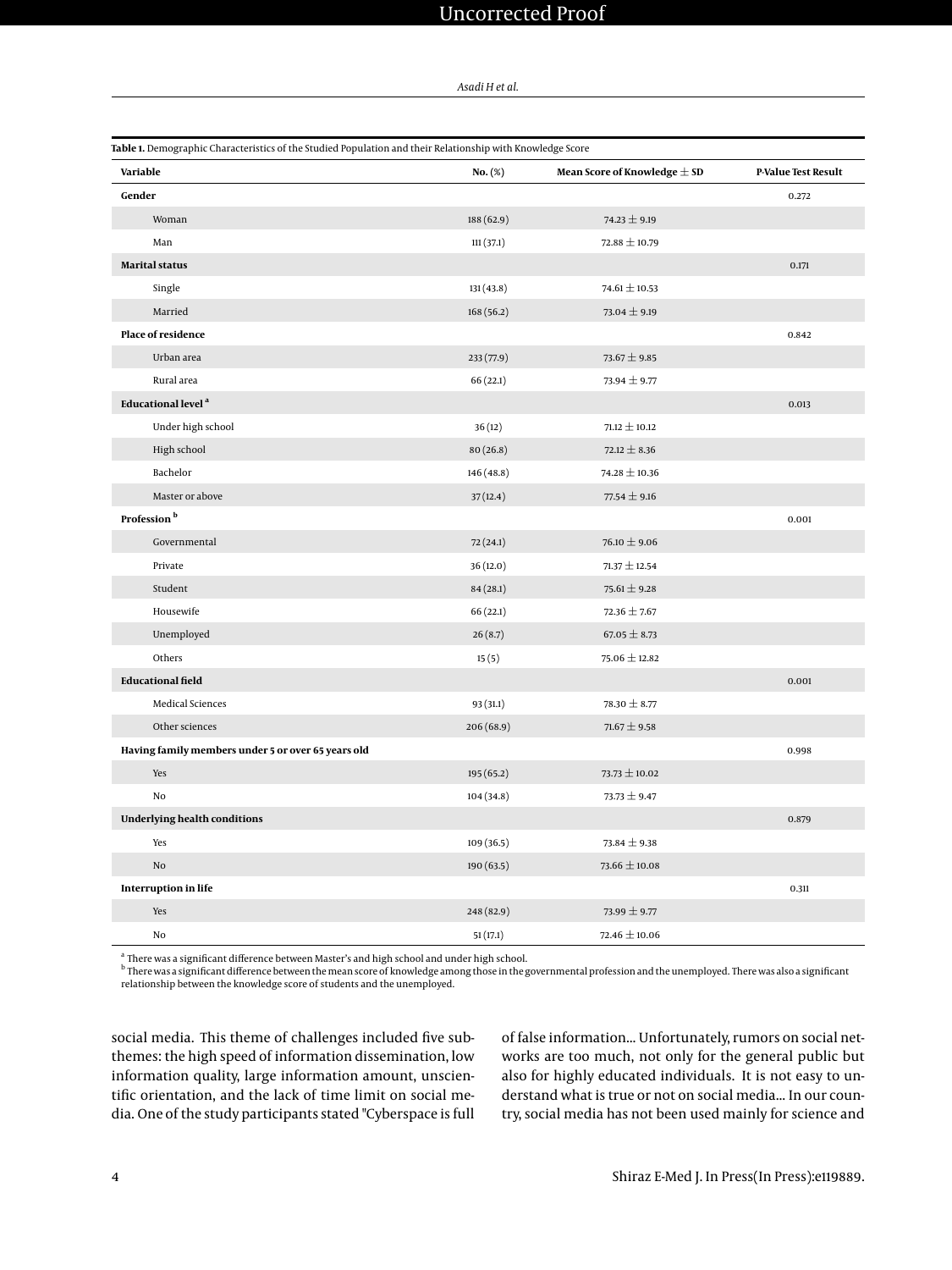<span id="page-4-0"></span>

| Table 2. Knowledge Score and Its Various Dimensions in Social Media Users in Khor- |
|------------------------------------------------------------------------------------|
| ramabad                                                                            |

| Knowledge dimension        | The score out of 100 $\pm$ SD |
|----------------------------|-------------------------------|
| Epidemiology               | $73.73 + 14.8$                |
| Disease symptoms           | $75.33 + 17.73$               |
| Disease transmission ways  | $70.3 + 17.97$                |
| Disease prevention methods | $81.8 \pm 16.57$              |
| Knowledge                  | $73.73 + 9.82$                |

knowledge raising so far, meaning that it is more for fun, spending leisure time, listening to music, and watching movies. In the telegram channels, it can be said that few wells and updated scientific channels can be found, and most of the channels have much entertainment." (Participant #9)

#### *4.5. Challenges Related to Domestic Messengers*

Challenges related to local messengers included the lack of acceptance by users and the low technology. For example, a participant said "You know that domestic messengers have severe weakness, first of all, they were not liked by people and were not attractive to people. Second, different organizations could not use them. For example, we now have domestic messengers "Bale", "Eitaa", or "Shad" (my child also uses Shad), the new program developed by the Ministry of Education. We are annoyed when they have teaching programs through Shad… Domestic messengers are very weak in technology, and transmitting messages via them is very difficult. For example, in the case of Shad, you may not believe it, but when we leave a message, we have to exit the program once, then re-enter a few minutes later so that the message reaches the recipient." (Participant #1)

# **5. Discussion**

The results of the current study showed that the knowledge score of the studied population was 73.73 out of 100. A study conducted using an online questionnaire revealed that the knowledge level of the American and British people about the ways of transmission and the symptoms of COVID-19 was appropriate. However, there have been various misunderstandings about the methods of causing the disease, which is being shared on social media (28). Therefore, although the knowledge level about the disease is relatively good, training should be continued.

Moreover, the present study indicated that social media is the most important source of information about COVID-19 for the studied population. Social media can be an excellent option to manage and control COVID-19

through public knowledge raising. According to the literature in this field, specialists can prevent the spread of epidemics by identifying the needs of social media users and providing appropriate public health training, and they can use social media in the disease control and management plans (29).

We found no significant relationship between the knowledge of social media users about COVID-19 and the variables of gender and marital status. Due to the high accessibility of smartphones, many people in the community use mobile phones and social media, such as WhatsApp, Telegram, and Instagram, to be aware of topics (30, 31). There is no difference between men and women in access to smartphones and social media, and the most popular social media can be used to raise knowledge and inform people.

Furthermore, our results demonstrated a significant relationship between the knowledge level of users and educational level as there was a significant difference between a Master's degree and high school and under high school degrees. However, some investigations showed no difference between individuals at different educational levels in terms of concern about the risk of developing COVID-19 (32). People with higher levels of education, due to their ability to retrieve relevant and valid information when using social media, can obtain the required information on various topics, including personal and social health. Therefore, they can prevent developing diseases and help to break the transmission chain. It is also suggested that due to the variable levels of individuals' education in the community, the producers of educational content on social media in coping with COVID-19 should pay attention to the needs of all individuals in the community. Meanwhile, UNICEF has also emphasized providing health training related to COVID-19 for students based on their level of education (33).

The results of the current study showed that users' knowledge level about COVID-19 had a significant relationship with individuals' professions as there was a significant difference between the mean knowledge score of people with governmental jobs and unemployed people. In addition, there was a significant difference between students' knowledge and unemployed people. Implementing comprehensive programs, such as social distancing, is one of the critical and practical points in managing and controlling COVID-19 (34, 35). In implementing this plan, required and specific training should be provided based on the types of professions and their activities. In order to successfully develop the social distancing program, it is suggested to prepare training materials and resources related to various occupations and provide to people through social media as the most important source of information.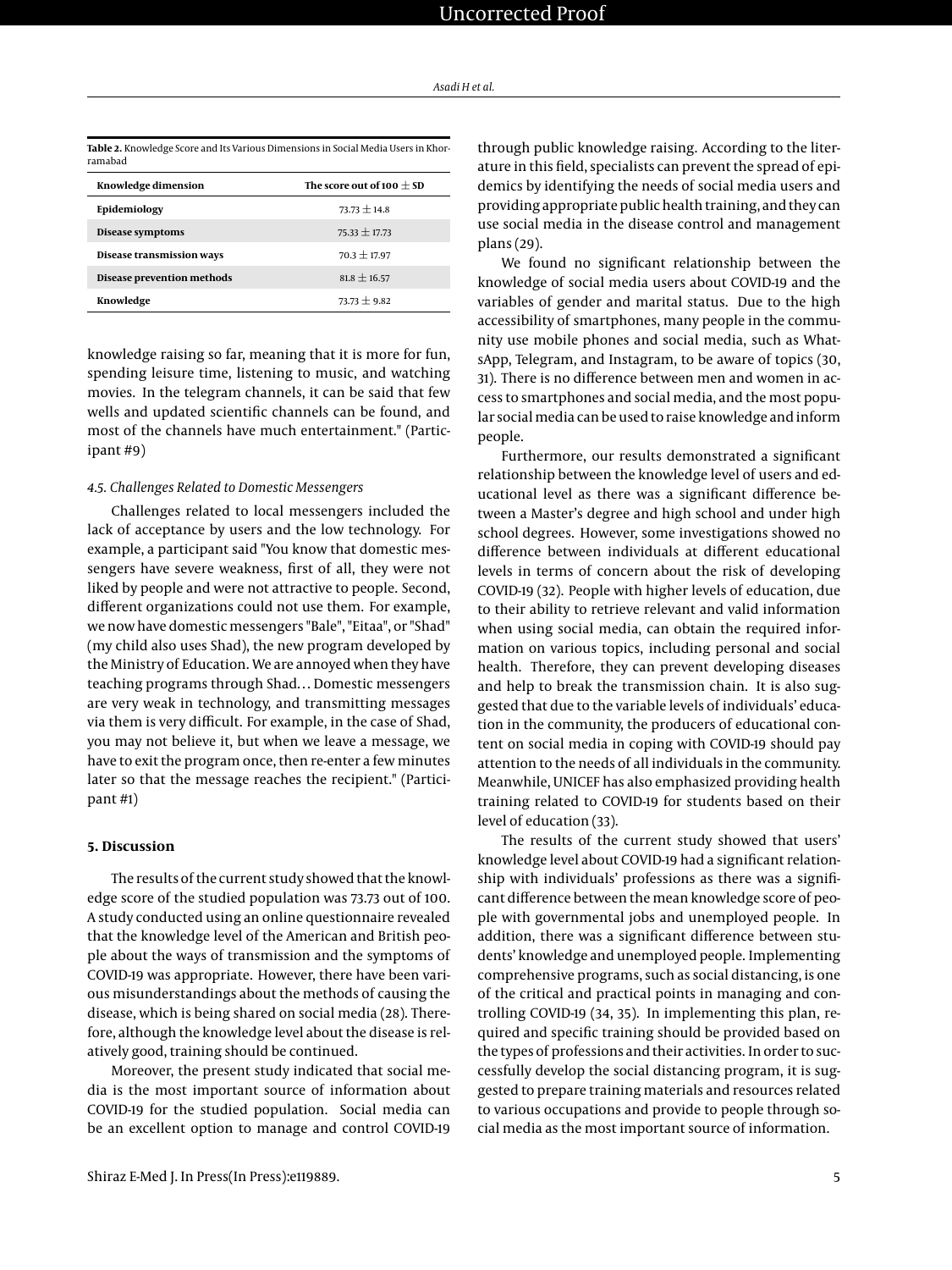<span id="page-5-0"></span>

| Table 3. Challenges of Knowledge Raising of Social Media Users and Solutions for Promoting |                                                                      |                                                                                                                                                                      |  |  |
|--------------------------------------------------------------------------------------------|----------------------------------------------------------------------|----------------------------------------------------------------------------------------------------------------------------------------------------------------------|--|--|
| <b>Categories and Themes</b>                                                               |                                                                      | Sub-themes                                                                                                                                                           |  |  |
|                                                                                            | Challenges                                                           |                                                                                                                                                                      |  |  |
|                                                                                            | Disease nature                                                       | Emerging and being unknown; Shortage of information and frequent change in<br>knowledge                                                                              |  |  |
|                                                                                            | Challenges related to users                                          | Low media literacy; Negative attitude towards social media; Culture of using social<br>media                                                                         |  |  |
|                                                                                            | Stewardship challenges                                               | Weakness in supervision of social media and information resources; Improper<br>organization of social media; Negative attitude towards social media                  |  |  |
|                                                                                            | Nature of social media                                               | High speed of information dissemination (valid and invalid); Low quality of<br>information; A large amount of information; Non-scientific orientation; No time limit |  |  |
|                                                                                            | Domestic messengers                                                  | Low acceptance by users; Low technology                                                                                                                              |  |  |
| <b>Solutions</b>                                                                           |                                                                      |                                                                                                                                                                      |  |  |
|                                                                                            | <b>Empowerment of end-users</b>                                      | Improvement of media literacy level; Internet subsidies for at-risk groups                                                                                           |  |  |
|                                                                                            | Strengthening the intersectoral governance of the Ministry of Health | Decisive and influential presence in social media; Targeted information dissemination;<br>Monitoring and evaluation of social media                                  |  |  |

Other findings of the present research revealed that one of the challenges of knowledge raising for social media users is related to the nature of COVID-19. Emergence, being unknown, information shortage about prevention methods, and the frequent information changes about this disease can make any kind of knowledge raising difficult. Information about the disease changes is published daily and in various articles. For example, there were numerous discussions concerning the effectiveness of quarantine, and there were different opinions (36). There were also various debates about masks by a healthy population, all of which are related to the emergence of the disease and the unknown aspects of prevention and control. WHO stated that the mechanism of disease transmission by asymptomatic individuals is still unknown. Information on transmission methods is still being developed, and research in this field continues (37).

The findings of the present study also showed that media literacy is the most important users-related challenge. Regarding media literacy, the results of various studies are controversial. In some studies, the level of media literacy among individuals was reported to be above average (38, 39), while in another investigation, it was reported to be inappropriate (40). Further studies on media literacy, especially health-related media literacy, are suggested. Consequently, educational planning and public knowledge raising can be performed, and required decisions can be made. The inclusion of media literacy training in the school curriculum is also recommended. In this regard, the Ministry of Education published a book entitled Media Thinking and Literacy in the 2016-2017 academic year (41). However, producing more and more comprehensive educational content for all levels of students is needed.

Stewardship challenges are among other current challenges in Iran's health system for raising the knowledge of social media users. In the previous studies, the stewardship weakness in Iran's health system (42) and the infectious diseases care system (43, 44) has been emphasized, which is consistent with the results of the present study. It is suggested that in order to face this challenge properly, popular channels be identified and certified. Next, appropriate and up-to-date content is produced and provided. It is also recommended that, in accordance with the dimensions of stewardship, policy-making in the face of crises be evidence-based, and intra-sectoral governance of the health system be examined, assessed, and reformed. Moreover, special attention should be given to inter-sectoral leadership focusing on the Ministry of Health.

Some other knowledge-raising challenges were related to the inherent characteristics of social media. The interviewees ' concerns were the speed of message transmission, high information volume, unscientific orientation, and the lack of time limit in producing and using the information on social media. According to the cognitive load theory and dual coding theory, the high speed of message transmission and high information volume on social media may lead to less retention of messages. Therefore, it is necessary to increase the attractiveness of messages on social media to augment the likelihood of retention; for example, designing messages using infographics and images can be helpful (45).

The weakness of domestic messengers was another challenge in raising the knowledge of social media users highlighted by the study participants. The participants cited the weakness of domestic messengers as the reason for their unpopularity. In a study conducted by Delshadi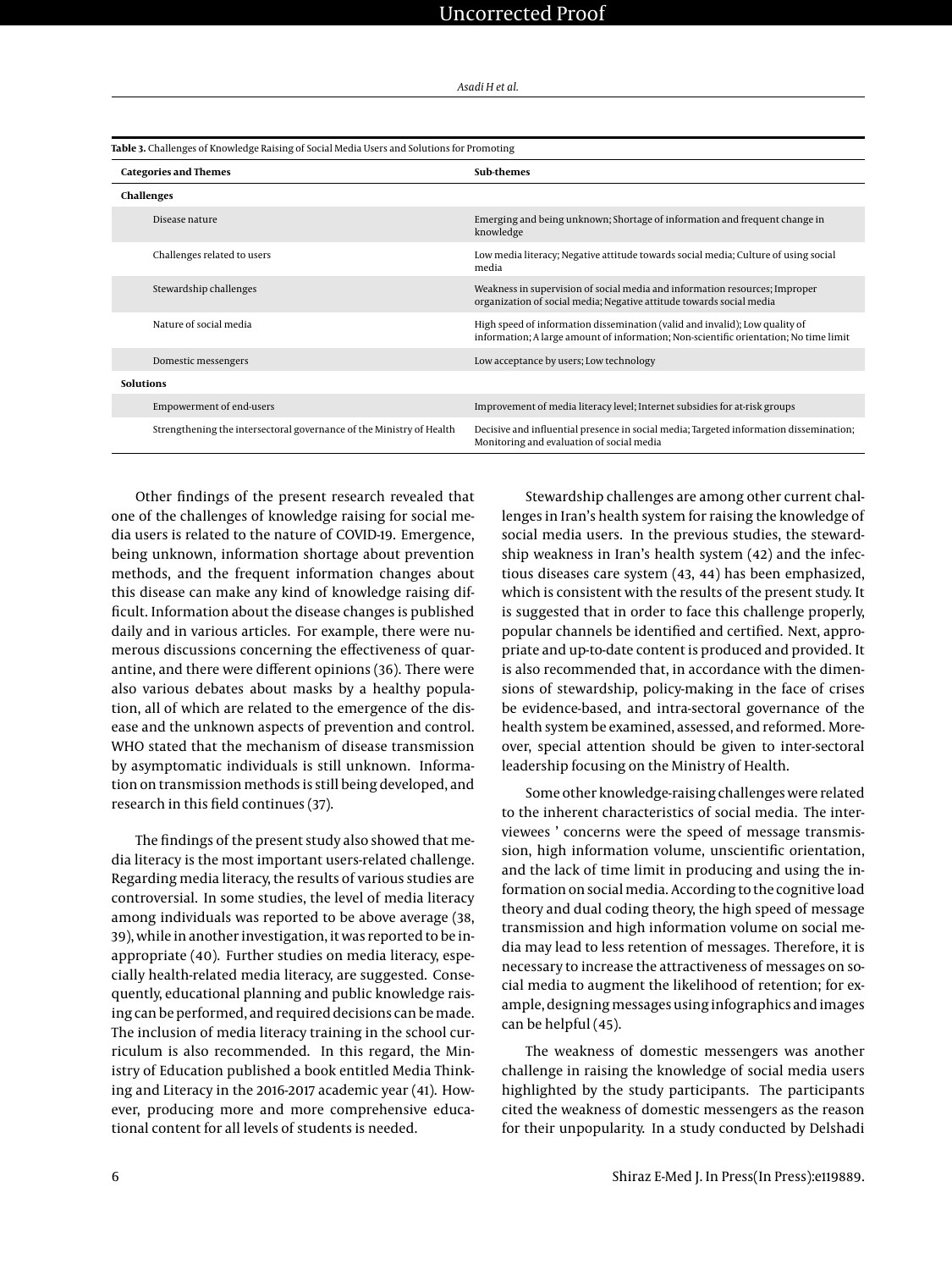et al. in 2016, it was found that students used foreign socialmedia, and none of them used domestic ones (46). Due to the low acceptance of domestic social media, it is suggested that during the outbreak of diseases, the Ministry of Health, medical sciences universities, and health networks of the cities play an active role in other widely used social media.

The current study had some limitations. First, the participants in the study may not be fully representatives of those citizens of Khorramabad who use social media. People who tend to participate in studies have better health status and higher health literacy. Since the participants were not randomly selected, some overestimation in the knowledge score is expected. Second, the relatively small sample size of the study can lead to a random error in the study. Therefore, the study power in differentiating differences and relationships decreases. Despite the challenges in using social media for raising knowledge about COVID-19, with proper and active management of social media and a decisive and effective presence of health care authorities in social media, this platform can be the most important source of public knowledge raising during the outbreak of infectious diseases.

# **Acknowledgments**

The authors would like to thank all students who participated in this study.

# **Footnotes**

**Authors' Contribution:** Study concept and design, H. A., A. G., Y. M., and E. H. R.; Literature review, S. K. H. G. and A. T.; Acquisition of data, P. A. and R. F. N. D.; Analysis and interpretation of data, H. A. and M. M.; Drafting of the manuscript, H. A. and A. G. All the authors contributed to manuscript drafting and read and approved the final version.

**Conflict of Interests:** The author(s) declared no potential conflicts of interest concerning the research, authorship, and/or publication of this article.

**Data Reproducibility:** The data presented in this study are openly available in one of the repositories or will be available on request from the corresponding author by this journal representative during submission or after publication. Otherwise, all consequences of possible withdrawal or future retraction will be with the corresponding author.

**Ethical Approval:** The Ethics Committee of Lorestan University of Medical Sciences (IR.LUMS.REC.1399.004) approved the protocol of the current study.

**Funding/Support:** This study was funded by Lorestan University of Medical Sciences (Grant No.: 1397-1-99-1361).

**Informed Consent:** Written informed consent was obtained from all subjects after explaining the study.

# **References**

- 1. Sabaghian H. *[Control of communicable diseases]*. Tehran, Iran: Gap; 2014. Persian.
- 2. Haghdost AA. [Differences between communicable and noncommunicable diseases model: Theory to practice]. *Knowledge and Health*. 2011;**9**(5):192–3. Persian.
- 3. Hosseiny M, Moradi GH, Gouya MM, Janati A, Ghaderi E. [Designing a rapid assessment questionnaire to evaluate the communicable diseases surveillance system for hospitals: An applied study]. *Iran J Epidemiology*. 2017;**13**(1):30–40. Persian.
- 4. Azizi F, Hatami H, Janghorbani MJ. *[Epidemiology and control of common diseases in Iran]*. 4th ed. Tehran, Iran: Eshtiagh Publications; 2017.
- 5. World Health Organization. *Coronavirus disease (COVID-19)*. Geneva, Switzerland: World Health Organization; 2022, [cited 2022]. Available from: [https://www.who.int/health-topics/coronavirus#tab=tab\\_1](https://www.who.int/health-topics/coronavirus#tab=tab_1).
- 6. Nishiura H, Linton NM, Akhmetzhanov AR. Serial interval of novel coronavirus (COVID-19) infections. *Int J Infect Dis*. 2020;**93**:284–6. doi: [10.1016/j.ijid.2020.02.060.](http://dx.doi.org/10.1016/j.ijid.2020.02.060) [PubMed: [32145466\]](http://www.ncbi.nlm.nih.gov/pubmed/32145466). [PubMed Central: [PMC7128842\]](https://www.ncbi.nlm.nih.gov/pmc/articles/PMC7128842).
- 7. Hellewell J, Abbott S, Gimma A, Bosse NI, Jarvis CI, Russell TW, et al. Feasibility of controlling COVID-19 outbreaks by isolation of cases and contacts. *Lancet Glob Health*. 2020;**8**(4):e488–96. doi: [10.1016/S2214-109X\(20\)30074-7.](http://dx.doi.org/10.1016/S2214-109X(20)30074-7) [PubMed: [32119825\]](http://www.ncbi.nlm.nih.gov/pubmed/32119825). [PubMed Central: [PMC7097845\]](https://www.ncbi.nlm.nih.gov/pmc/articles/PMC7097845).
- 8. World Health Organization. *Coronavirus*. Geneva, Switzerland: World Health Organization; 2022, [cited 2022]. Available from: [https://www.](https://www.who.int/news-room/q-a-detail/q-a-coron) [who.int/news-room/q-a-detail/q-a-coron](https://www.who.int/news-room/q-a-detail/q-a-coron).
- 9. World Health Organization. *Situation Report 52*. Geneva, Switzerland: World Health Organization; 2020, [cited 2022]. Available from: [https:](https://www.who.int/publications/m/item/situation-report---52) [//www.who.int/publications/m/item/situation-report---52](https://www.who.int/publications/m/item/situation-report---52).
- 10. Vosoughi Nayyeri M, Jahed G, Asgari M, Dargahi G, Parastar S. [Investigation of knowledge and attitudes of students in Tehran University of Medical Sciences on Health actions in emergencies]. *Quarterly Scientific Journal of Rescue and Relief*. 2012;**4**(2):0. Persian.
- 11. Centers for Disease Control and Prevention. *Coronavirus*. Georgia, USA: Centers for Disease Control and Prevention; 2022, [cited 2022]. Available from: [https://www.cdc.gov/coronavirus/2019](https://www.cdc.gov/coronavirus/2019-ncov/about/prevention.html) [ncov/about/prevention.html](https://www.cdc.gov/coronavirus/2019-ncov/about/prevention.html).
- 12. World Health Organization. *Advice for the public: Coronavirus disease (COVID-19)*. Geneva, Switzerland: World Health Organization; 2022, [cited 2022]. Available from: [https://www.who.int/emergencies/](https://www.who.int/emergencies/diseases/novel-coronavirus-2019/advice-for-public) [diseases/novel-coronavirus-2019/advice-for-public](https://www.who.int/emergencies/diseases/novel-coronavirus-2019/advice-for-public).
- 13. Deng SQ, Peng HJ. Characteristics of and Public Health Responses to the Coronavirus Disease 2019 Outbreak in China. *J Clin Med*. 2020;**9**(2). doi: [10.3390/jcm9020575.](http://dx.doi.org/10.3390/jcm9020575) [PubMed: [32093211\]](http://www.ncbi.nlm.nih.gov/pubmed/32093211). [PubMed Central: [PMC7074453\]](https://www.ncbi.nlm.nih.gov/pmc/articles/PMC7074453).
- 14. World Health Organization. *Critical preparedness, readiness and response actions for COVID-19*. Geneva, Switzerland: World Health Organization; 2021.
- 15. World Health Organization. *Responding to community spread of COVID-19*. Geneva, Switzerland: World Health Organization; 2020, [cited 2022]. Available from: [https://www.who.int/publications/i/](https://www.who.int/publications/i/item/responding-to-community-spread-of-covid-19) [item/responding-to-community-spread-of-covid-19](https://www.who.int/publications/i/item/responding-to-community-spread-of-covid-19).
- 16. Nateghian A, Tamjid-Shabestarei D, Shojaie-Jashoghani S. [Determination of Seasonal Influenza Vaccination Acceptation Rate and Assessment of Knowledge and Attitude of Physicians and Personnel